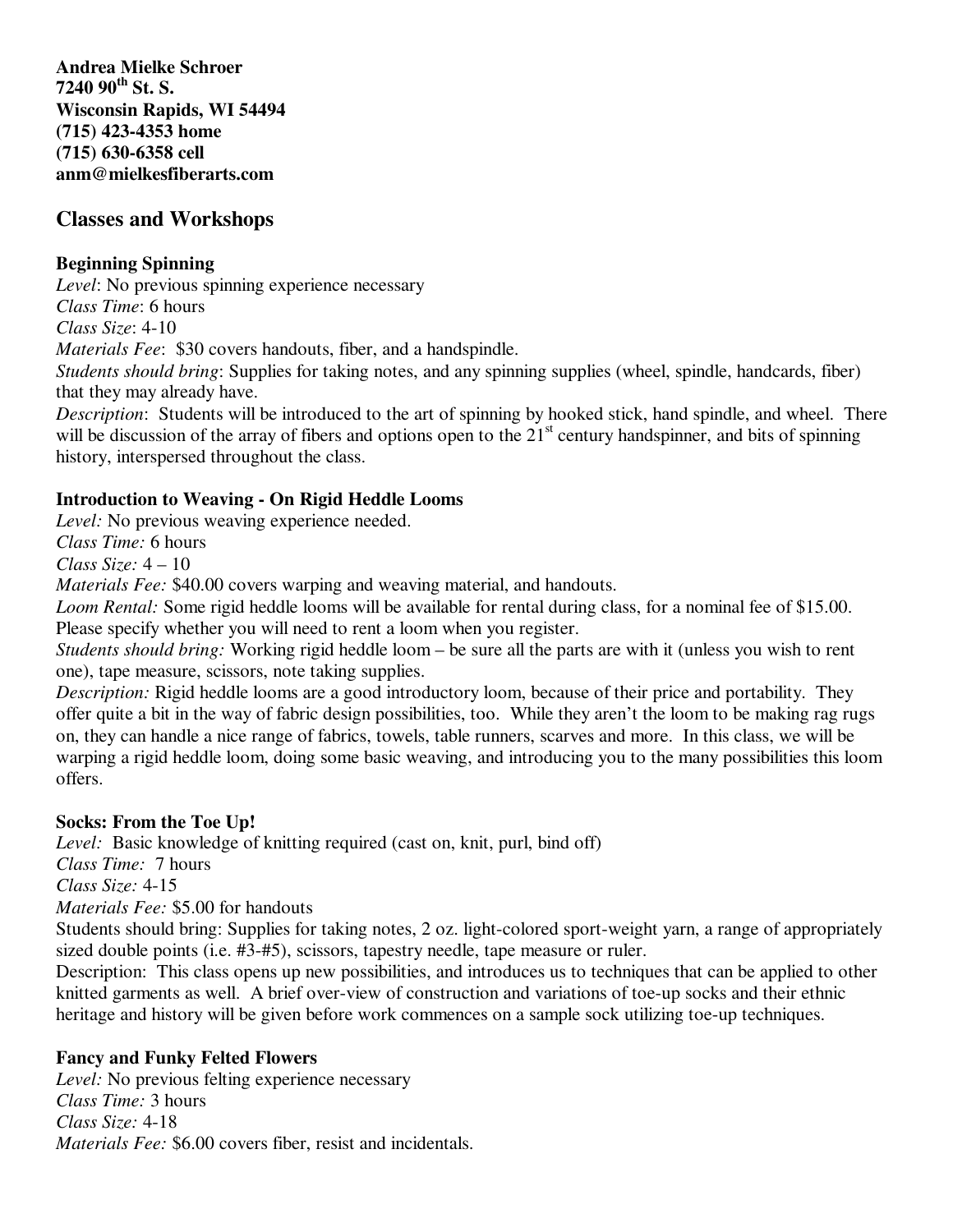*Students should bring:* Two old towels, a plastic container that will hold several cups of water, and a cookie sheet or cafeteria tray - something over a foot square, but shallow with a slight lip, to contain the water run-off while we felt.

*Description:* These little silk/merino flowers are easy and fun to make, great for embellishing hats and purses, and make lovely pins. This is a wet-felting technique that allows us to start with what seems to be a flat piece, and turn it into a multi-dimensional flower. Once you've practiced the technique, they are easily made in 20 - 30 minutes, so there is often time to make a second one in class.

### **Loop Flowers with Hairpin Lace**

*Level:* Must know basic crochet, i.e. chain stitch and single crochet.

- *Class Time:* 3 hours
- *Class Size:* 4-15

*Materials Fee:* \$5.00 for handout

*Students should bring:* Worsted weight yarn, crochet hook (size F, G, H, or I will work), hairpin lace frame (if you have one - there will be some available for use in class).

*Description:* Hairpin lace is an old crochet technique that has recently gained popularity in Japan. Books have been published (Alas! In Japanese!) with new twists on this old favorite. This class will offer some of these new twists and modern applications - in English! Great for shawls, ponchos, scarves, vests, and embellishment.

### **Kumi Himo Braiding**

*Level*: No previous experience necessary. *Class Time*: 3 hours

*Class Size*: 4-15

*Materials Fee*: \$15.00 to cover board, thread and handouts.

*Students should bring*: Supplies for taking notes, scissors, a handful of coins (or similar) to use for weights. *Description*: Kumi Himo is the Japanese art of braiding. It can be very simple, or extremely elaborate. We will learn a few basic braids, as well as some background of this ancient art.

#### **Introduction to Needle Felting**

*Level*: No previous felting experience necessary *Class Time*: 3 hours *Class Size*: 4-15

*Materials Fee*: \$10.00 covers felting needles, foam work-surface, fiber, and handout.

*Students should bring*: Supplies for taking notes, scissors, and large-eye tapestry needle.

*Description*: Needle felting does not need soap and water! It is much more portable and "do anywhere" than the traditional felting methods. Add details to finished felt, make sculptures of animals and people, create needle-felted "paintings"… felting needles open a whole new realm of felting. NOTE: Felting needles are sharp, and to be used with caution at all times.

## **Handspindles – Spinning Around the Globe**

*Level*: Beginner to Advanced

*Class Time*: 3 hours

*Class Size*: 4-15

*Materials Fee*: \$10.00 to cover fiber and handouts

*Students should bring*: Supplies for taking notes, any handspindles and distaffs you may have. *Description*: Supported spindle, suspended spindle... top whorl, bottom whorl... tahkli, Akha, Navajo, Turkish… come and let me introduce you to these friends, and more, and give you some of their background, along with spinning tips. These "primitive" spinning tools have a lot to offer us today with our busy schedules, such as an opportunity to spin-on-the-go, just as some of our nomadic ancestors did, with a minimum of equipment and space. We will be spinning wool and cotton, and also look at some tools to aid the spindle spinner (bowls, distaffs…).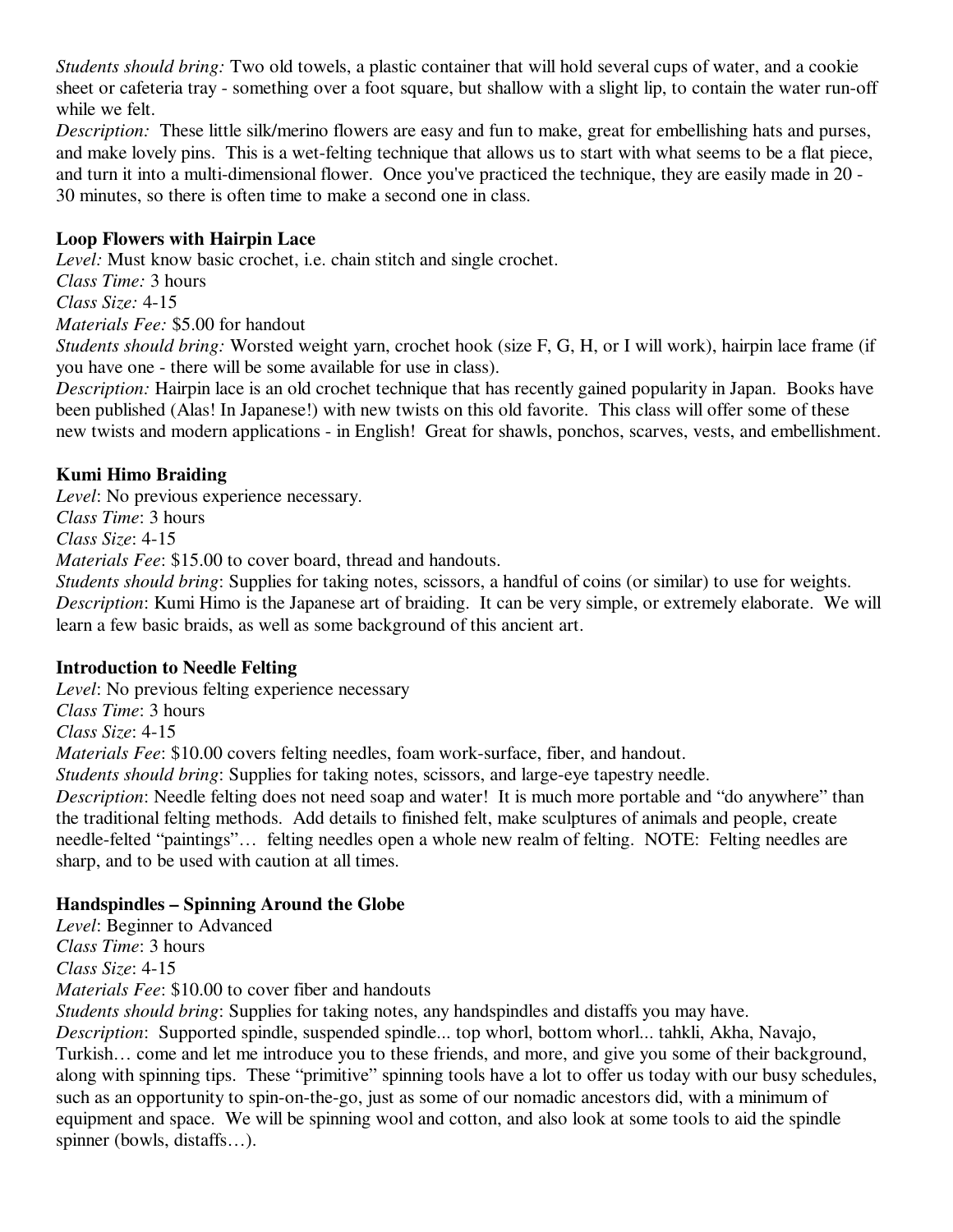*Biography for this class:* After I had learned to knit, I thought it would be fun to try my hand at spinning yarn. I acquired a drop spindle and had a go at it, and to my surprise, actually made yarn! I fell in love with handspindles, and have been using one of some shape or size ever since. I am very enthusiastic about the possibilities of this tool – the over-looked and often under-appreciated handspindle.

#### **The Next Step—intermediate spinning**

*Level*: Advanced Beginner (should be able to spin) *Class Time*: 6 hours *Class Size*: 4-15 *Materials Fee*: \$30.00 for fiber assortment (cotton, flax top, silk, etc.) and handouts. *Students should bring*: Supplies for taking notes, wheel, extra bobbins, kate, oil bottle, handcards (optional). *Description*: Let's try some new fibers, learn new ways of drafting, experiment with yarn construction (novelty yarns), and explore plying.

## **Handcarding - The Way It Should Be**

*Level:* No previous experience necessary

*Class Size:* 4-18

*Materials Fee:* \$5.00 to cover sandpaper, washed fleece and handouts.

*Students Should Bring:* A set of handcards suitable for wool (less than 150 psi), flick carder, scissors. I have a limited number of handcards that can be borrowed for class use.

*Description:* Come learn the care and use of these wonderful tools. Believe or it or not, the process of handcarding can be just as enjoyable and relaxing as spinning. Once you know a proper technique, the lovely rolags you'll make will seem like just an added benefit! I encourage you to join me and see for yourself the amazing things you can do with only some handcards, a little wool, and a good foundation of carding knowledge.

## **Handcarding and Combing**

*Level*: No previous fiber preparation experience necessary.

*Class Time*: 3 hours

*Class Size*: 4-15 students

*Materials Fee*: \$12.00 for handouts and fiber.

*Students should bring*: Supplies for taking notes, spray bottle or mister, scissors, re-sealable plastic bags (or similar) to store and label samples, handcards and/or combs and any fiber you have specific questions about. I will have a limited number of handcards and combs available to borrow for class use.

*Description*: Learn the care and use of these wonderful tools! Topics covered hands-on will be: good carding and combing habits, blending fibers and colors, carding and combing with a specific yarn in mind.

## **Spinning Techniques: Drafting**

*Level*: Beginner to Advanced

*Class Time*: 3 hours

*Class Size*: 4-15 students

*Materials Fee*: \$15.00 for fiber and handouts

*Students should bring*: Supplies for taking notes, wheel, any fibers you especially would like to learn how to draft, and handcards if you have them.

*Description*: Experience various drafting methods—long draw, short draw, point of twist, from the fold, and more. We will discuss woolen and worsted yarn preparation and which drafting methods are best suited to each.

## **Fur, Fuzz, Fluff: Spinning fiber from dogs, cats, or bunnies.**

*Level*: Should have basic knowledge of spinning *Class Time*: 3 hours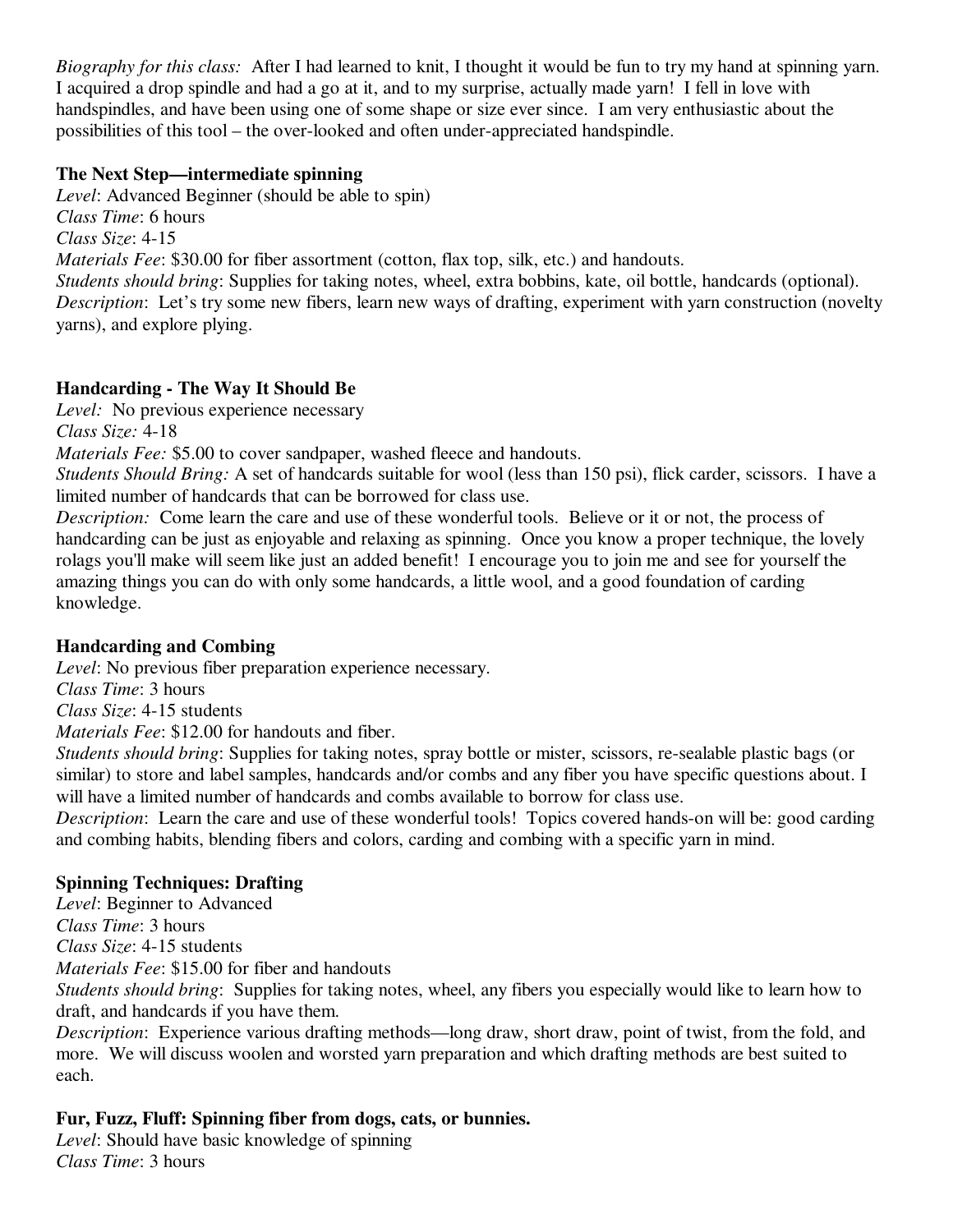#### *Class Size*: 4-15 students

*Materials Fee*: \$15.00 for handouts and some fiber samples.

*Students should bring*: Supplies for taking notes, spindle or wheel, clean fur, comparable wool for blending, fine handcards (80 psi or higher). Note: The dog/cat/angora fur does not need to be washed – just clean (no urine, minimal to no vegetative matter, no dandruff). Brushings are better than clippings.

*Description*: Rumored to be tricky to spin, these fibers really aren't – you just have to know how to handle them. We will discuss gathering, cleaning, working straight or in blends, spinning, plying, and finishing the yarn. If you have a specific fur, fluff or fuzz you want to work with, bring it along – there will also be samples of some Samoyed dog fur and Angora rabbit fur to experiment with (no pets required!).

#### **Spinning Wheels—All Those Scary Knobs**

*Level*: Rank Beginner to ??? *Class Time*: 2 hours *Class Size*: 4-15 students *Materials Fee*: \$5.00 for handout

*Students should bring*: Supplies for taking notes, wheel and oil bottle. The following are optional: owner's manual, extra drive band(s) and any attachments for the wheel that you don't understand or have questions about.

*Description*: Learn what all those adjustment knobs are for, and gain the confidence to use them! We will cover the subjects of wheel maintenance, drive bands, brake bands, proper oils and oiling methods, and more.

### **Cotton Spinning on a Tahkli Spindle**

*Level*: Advanced Beginner to Advanced

*Class Time*: 3 hours

*Class Size*: 4-15 students

*Materials Fee*: \$10.00 for handouts and <sup>1</sup>/4 lb. cotton sliver.

*Students should bring*: Supplies for taking notes, and tahkli if you have one (I will also have spindles to borrow in class).

*Description*: Learn to spin on a tahkli spindle, a small metal and brass supported spindle from India. Bring your own tahkli, or you may borrow one from Andrea in class. The main focus of the class will be spinning on the tahkli, but as time allows, we will also touch on cotton preparation, the history of cotton and supported spindles, and using cotton yarn.

#### **Cotton Spinning on the Wheel**

*Level*: Basic knowledge of spinning recommended

*Class Time*: 3 hours

*Class Size*: 4-15

*Materials Fee*: \$10.00 covers handouts and ¼ lb. of cotton sliver.

*Students should bring*: A working spinning wheel with a ratio of at least 9:1 (or higher, such as 12:1 or 15:1, etc.), an orifice hook, oil for wheel, and any cotton you may already have and want to learn on (a cotton sliver will be provided in class).

*Description*: Cotton is one of the oldest and most widely spun fibers! You will be working with your own spinning wheel. Learn how to adjust your wheel to spin cotton and how to actually spin the cotton. As time allows, we will also touch on the history of cotton, cotton preparation, washing, dyeing, and using cotton yarn.

#### **Plying**

*Level*: Should have basic knowledge of spinning *Class Time*: 3 hours *Class Size*: 4-15 *Materials Fee*: \$10.00 for fiber and handouts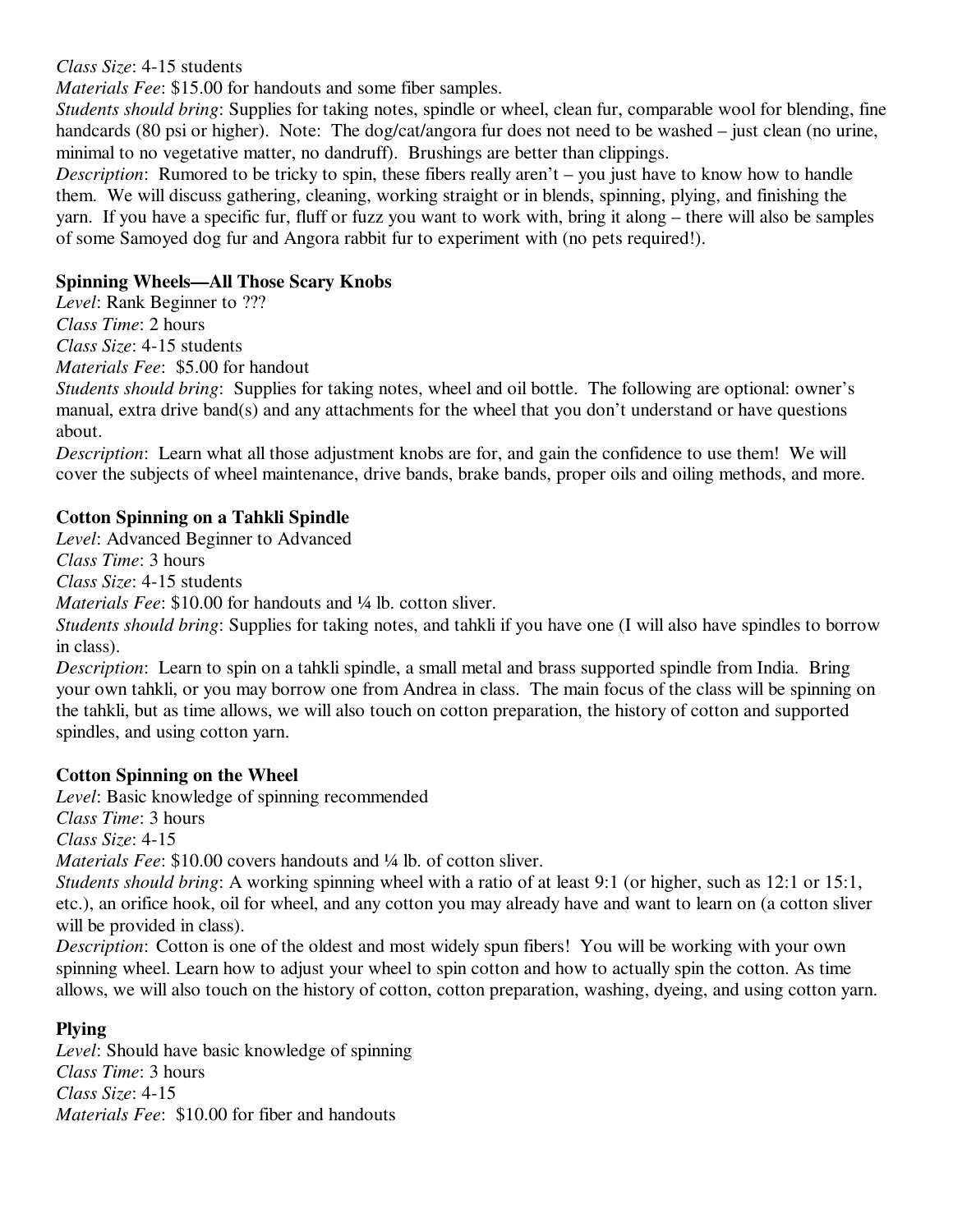*Students should bring*: Supplies for taking notes, wheel, two bobbins with singles, empty bobbins, oil bottle, kate, scissors, small plastic container (whipped topping or margarine container), ballwinder or nostepinde (if you have one).

*Description*: We will discuss and conduct experiments to learn how singles should be spun to achieve a balanced plied yarn, and try our hands at various plying methods, including Navajo plying.

### **Spinning Angora**

*Level*: Should have basic knowledge of spinning

*Class Time*: 3 hours

*Class Size*: 4-15

*Materials Fee*: \$15.00 for handouts, and angora samples.

*Students should bring*: Supplies for taking notes, wheel or spindle, fine handcards (80 psi or more). *Description*: Angora is fun to spin and fun to use (and the bunnies are adorable, too). Let's look at the fiber from some of the different breeds, learn how to adjust a wheel to spin angora, spin some samples, and do some blending experiments.

## **Easier Entrelac and Bobbles – Using the Knitting Back Backwards Technique**

*Level*: Students should know basics of knitting i.e. cast on, knit, purl, bind off.

*Class Time*: 3 hours

*Class Size*: 4-15 students

*Materials Fee*: \$5.00 for handouts

*Students should bring*: at least two balls (2 or 3 oz. Each) of yarn, preferably DK or worsted weight, in LIGHT colors; two or three sets of appropriate sized knitting needles, note taking supplies, scissors.

*Description*: Learn the nifty knitting-back-backwards (KBB) technique! Eliminate the need to constantly turn your work to purl when making bobbles or knitting in entrelac. Easier to knit bobbles and entrelac = more fun to knit! KBB is also helpful when knitting short rows, such as in the shaping of a sweater.

*Biography for this class*: Andrea Mielke is a fiber artist living in Central WI. Andrea unknowingly stumbled upon the technique of KBB many years ago when she was trying to learn how to knit, but was soon taught the "correct" way to purl by another knitter. Years later, she was delighted to come upon the technique again, as "Knitting-Back-Backwards", and was soon using it in her knitting once more. Andrea served as president of the Heart of Wisconsin Knit and Crochet Guild for several years, and has taught knitting and knitting techniques at the meetings of local guilds, and at her studio in Rudolph.

## **Beyond Grandma's Lace - Needle Tatting for the Fiber Artist**

*Level*: No previous tatting experience necessary

*Class Time*: 3 hours

*Class Size*: 4-15

*Materials Fee*: \$20.00 covers three sizes of needles, thread, needle threader, patterns and handouts.

*Students should bring*: Supplies for taking notes, scissors, small steel crochet hook, small amounts (ounce or two) of yarn in sport or dk weight, tape measure and 6-inch ruler.

*Description*: Learn to make the lace you've longed to – with the easy and forgiving tatting needle! If you've never tried tatting before because you thought it was intimidating, or have tried, and given up in frustration, do yourself a favor and take this class. Everyone will walk away with lace and the knowledge necessary to use the techniques to make beautiful items. Needle tatting opens up a whole new dimension of tatting, as it is now possible to tat with yarns – even fuzzy ones – to make vests, shawls, afghans and more. Needle tatting is a variation of shuttle tatting that is often found to be more forgiving and easier to learn. No previous tatting experience is needed. We will cover the basic techniques and pattern reading. Each student will make a piece of edging in thread and a motif in yarn.

# **Shuttle Tatting**

*Level:* No previous tatting experience necessary. *Class Time:* 6 hours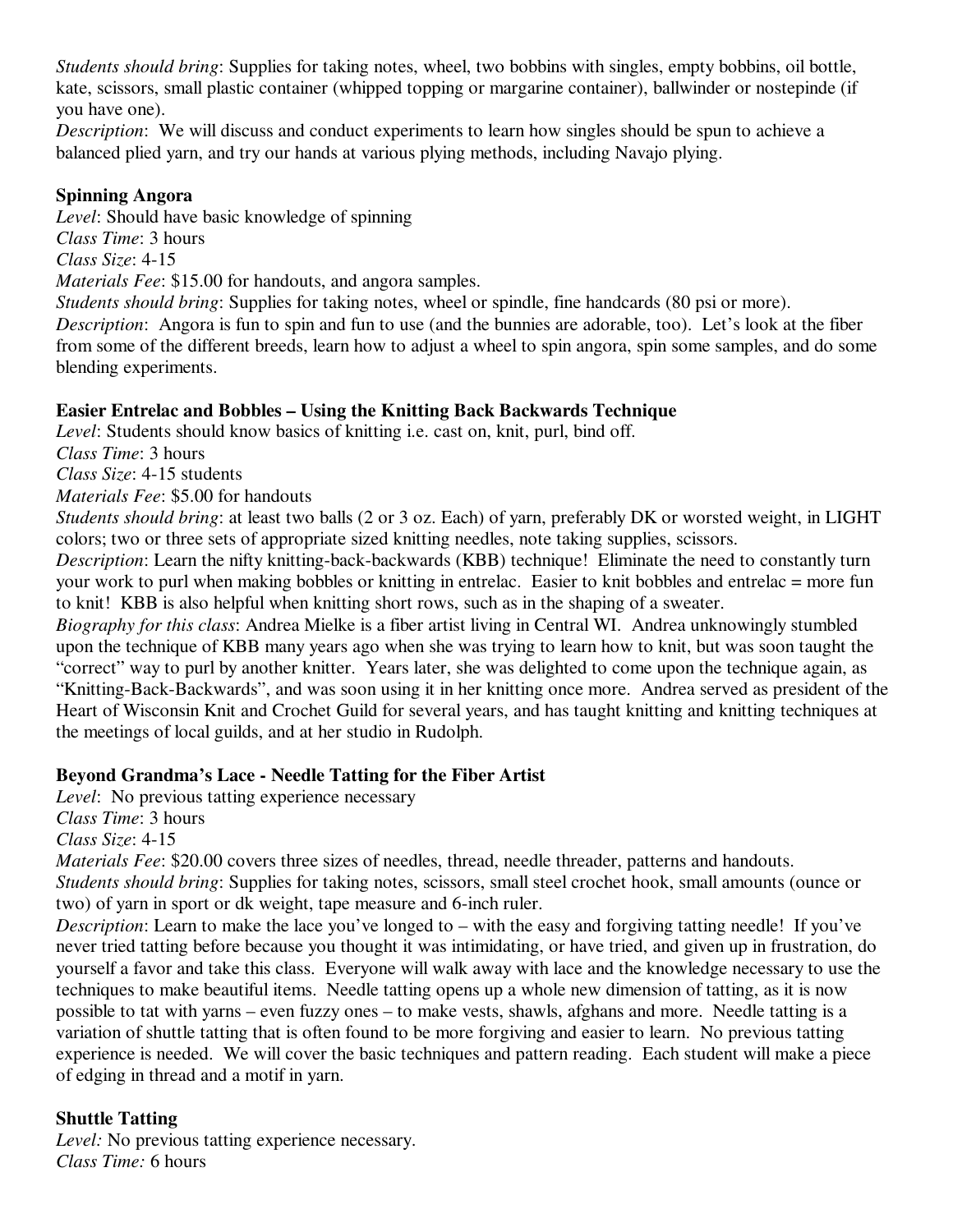Class Size: 4-10

*Materials Fee:* \$10.00 covers tatting thread and handouts. Shuttles will also be available for purchase if you cannot find/borrow one.

*Students should bring:* Tatting shuttle, supplies for taking notes.

*Description:* Remember grandma's lace? You can make it, too! In this class, we will cover the basic techniques and pattern reading for this time-honored technique. Tatting is a portable, pocket-sized craft that requires only your fingers and a shuttle.

[NOTE: We will need very good lighting for this class.]

## **I-Cord Buttonholes**

*Level*: Basic knowledge of knitting necessary, i.e. cast on, cast off, knit and purl, decreasing.

*Class Time*: 2 hours

*Class Size*: 4-15

*Materials Fee*: \$5.00 for handouts

*Students should bring*: 3 oz. each of three light, contrasting colors of worsted weight yarn; appropriate size double points (#5-#9); scissors; large-eye tapestry needle; and note taking supplies.

*Description*: I-cord, with its ability to be applied to an item or garment after-the-fact or while-in-progress, offers multiple options for buttonholes, including slit, loop and tab buttonholes. Several samples of buttonholes will be worked in class.

## **Naalbinding**

*Level*: No previous experience necessary.

*Class Time*: 3 hours

*Class Size*: 4-10

*Materials Fee*: \$15.00 for needle, suitable wool yarn, handouts.

*Students should bring*: A desire to learn and have fun!

*Description:* Naalbinding is a Scandinavian looping technique used to make fabric. The only items needed to practice this craft are a wooden needle and wool yarn. It is a cousin of knitting and crochet practiced by the ancient Vikings, among others. This class will teach one of the basic methods while working on a drawstring pouch. Naalbinding can be used to make mittens, socks, hats and more.

## **Hands-On Felting Fun**

*Level*: No previous experience necessary.

*Class Time*: 3 hours

*Class Size*: 4-18

*Materials Fee*: \$10.00 covers fiber, soap, re-sealable bags.

*Students should bring*: Two old towels; scissors; a plastic container to hold water, such as a Cool-whip container or ice cream pail; some items to use in hollow form felting, such as a large marble or smooth stone, a wooden block, a film canister. You may also want to bring lotion to put on your hands afterwards, as the soap used in felting can dry them out.

*Description:* Felting can be quick, easy, flexible, colorful – and a lot of fun! Each student will make a felt ball "agate", and be introduces to other simple but fun projects to try in class, such as Scandinavian felting, hollow forms, felted soap, and flat work. This is also a good class for a youth group or 4-H leader to take, to glean ideas for a felting class for kids. Children make take this class, provided those under 12 have an adult taking the class, too.

*Special arrangements:* Easy access to both hot and cold running water. If not right by a sink, 3 or 4 pails (of several gallon capacity) for carrying water.

## **Needle Felting: Hats!**

*Level*: No previous felting experience necessary. *Class Time*: 3 hours *Class Size*: 4-18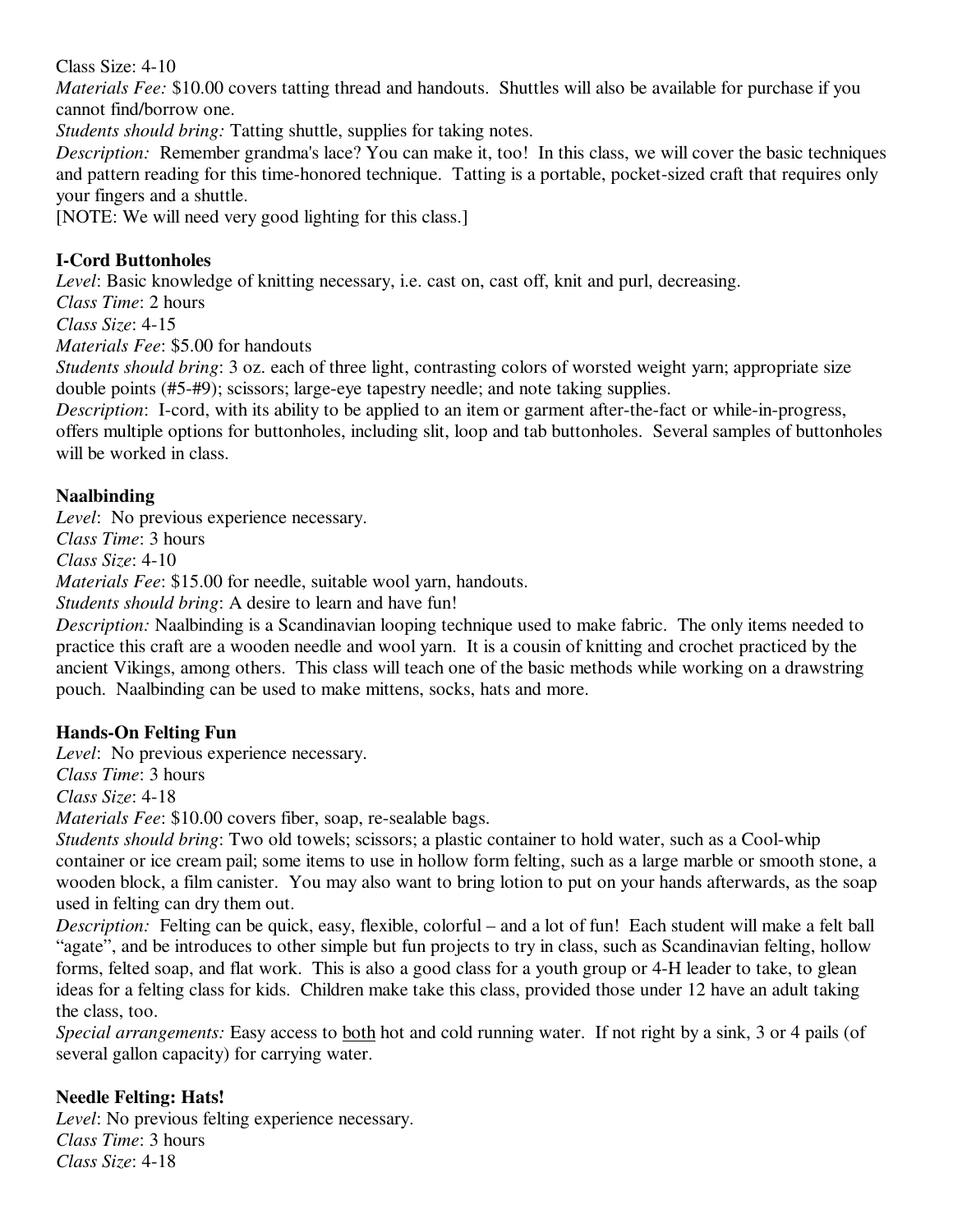*Materials Fee*: \$40.00 for toque or rolled brim; \$55.00 for brimmed hat (to cover cost of additional brim form). Covers: Hat form, multi-needle felting tool, wool roving, handouts.

*Students should bring*: Bag to carry hat form and supplies.

*Description:* Needle felting is becoming more popular every day, and neat innovations are being discovered. This dry-felting technique lends itself to more than just sculptures, flat work and embellishments – it can make shaped clothing, such as hats. Students will start a needle felted hat, with full instructions on finishing if not done by the end of class. This light-weight wooly hat offers many design possibilities – don't miss this class!

## **Inkle Weaving**

*Level:* No previous weaving experience necessary. Children make take this class, provided those under 12 have an adult taking the class, too.

*Class Time*: 3 hours

*Class Size*: 4-15

*Materials Fee*: \$10.00 for patterns and threads for warping and weaving.

*Students should bring*: A sturdy (as in "not loose or falling apart") inkle loom; a 6 – 9 inch BELT shuttle (this shuttle has one beveled edge for beating the warp); a sharp pair of scissors; note-taking supplies; tape measure. *Description:* Inkle weaving is an inexpensive introduction to weaving, and the techniques can range from easy to challenging, to suit your tastes and moods. You will be instructed on how to put a basic warp on your loom and weave, and various techniques and methods will be demonstrated and/or discussed. Inkle weaving is used to make sturdy bands and straps up to 3" wide.

### **Silk Fusion – with Soy Silk**

*Level*: No previous experience necessary.

*Class Time*: 3 hours

*Class Size*: 4-20

*Materials Fee*: \$20.00 covers fiber, textile medium and handouts.

*Students should bring*: Cool whip container, spray bottle, several old towels, dishwashing/rubber gloves. *Description*: Silk fusion, also called silk felt and silk paper, is a nifty technique that creates a beautiful unique fabric that can be molded when wet for sculptures or masks, or dried flat for use in clothing, quilting, basket weaving, and many other crafts. Soy silk is a man-made "silk" created from tofu waste, and has all the beauty and feel of real silk, but at a more economical price. We will create two or three small pieces of silk fusion in class; enough to make several bookmarks, or a small purse, or appliqué into several quilt blocks, later at home.

## **Charkha Spinning**

*Level:* Beginner *Class Time:* 3 hours *Class Size:* 3 - 15 *Materials Fee:* \$5.00 for cotton.

*Students should bring:* Charkha – I have a limited number that I can bring (currently three) for students to borrow. [There should be a way to track who is bringing a charkha and who is not]

Description: The Charkha is the spinning wheel from India. The best-known form is the book charkha, which is what we will be using. Spinning is done with the left hand, while the right hand operates the wheel. Excellent for spinning cotton and other short fibers that need a high amount of twist. Charkhas will be available for use in class, or students may bring their own.

## **3-Day Workshop - Cotton Spinning 101**

*Level*: Open to anyone interested in spinning cotton - beginner to advanced spinners.

*Maximum Class Size*: 20

*Materials Fee:* \$25.00 per student (covers cotton fiber in various preparations and handouts). *Students should bring*: Beadwhorl, tahkli or other small supported spindle; working spinning wheel with a ratio of at least 9:1 - or higher, such as 12:1 or 15:1, etc; extra bobbins and kate for wheel; oil bottle; extra driveband;

orifice hook; fine handcards over 100 ppi - the finer the better. Optional items (in other words, if you have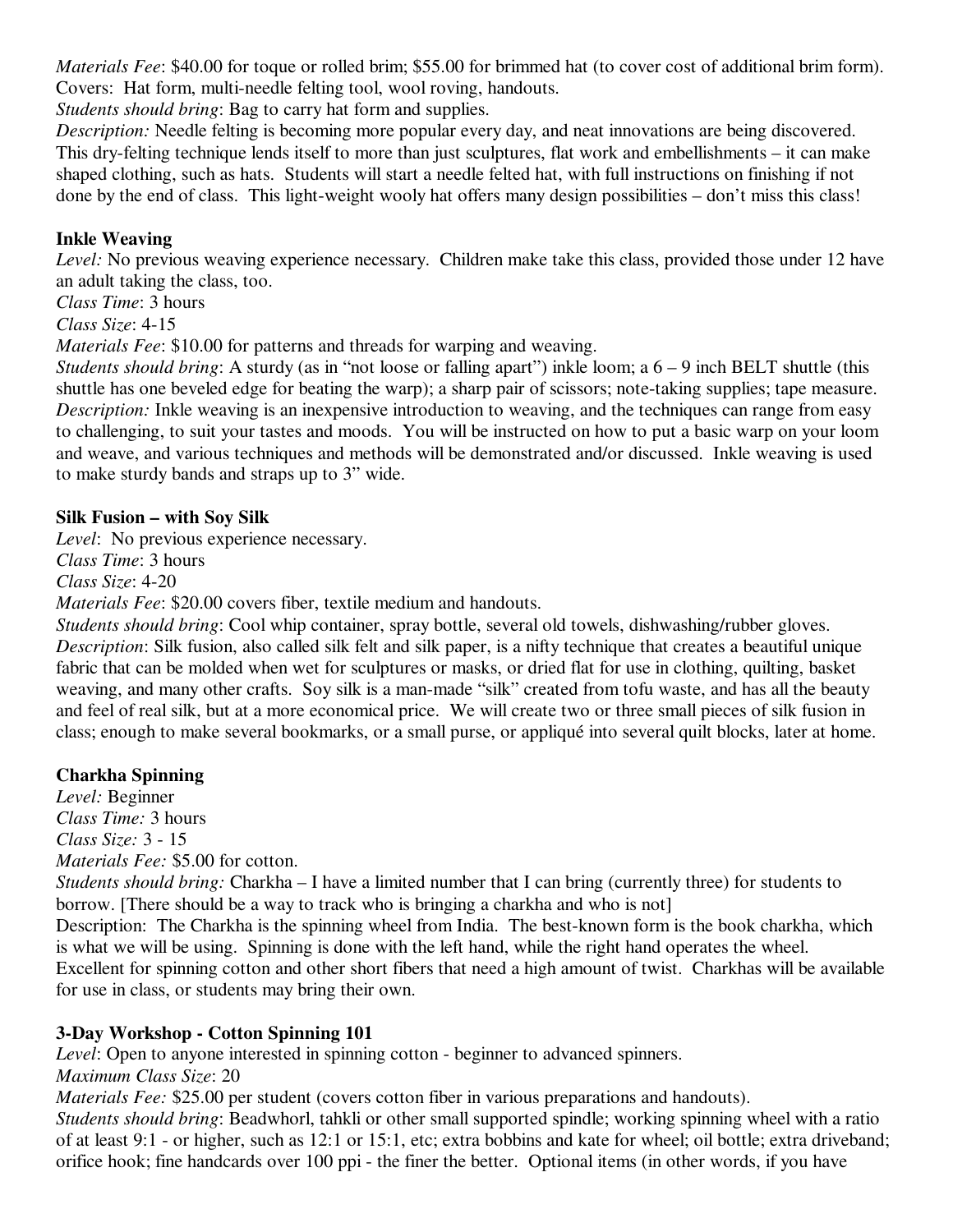them, bring them, but you don't have to run out and purchase/borrow them): high speed flyer or high speed whorls for your wheel, fat core bobbins, light weight suspended spindle, charkha.

*Description*: Cotton is one of the oldest and most widely spun fibers. Don't miss out on this fascinating fiber because you have heard discouraging urban myths such as, "Cotton is hard to spin." Quite the opposite is true! We will start by studying the plant and how it grows, progress through the various types of cotton and its colorful history, and then continue to learn the ins and outs of cotton by preparing and spinning it. You will be working with a beadwhorl or tahkli spindle and your own spinning wheel. Basic charkha techniques will also be covered. We will dissect common cotton yarns, create our own, and measure them against their possible uses.

### **3-Day Workshop - Handspindles: Primitive, Portable, Peaceful… Productive**

*Level*: Novice (little or no spinning experience) to Advanced (such as a wheel spinner who has not tried or mastered spindle spinning)

#### *Maximum Class Size*: 20

*Materials Fee*: \$35.00 per student (to cover spindle and distaff making supplies, wool (washed locks and prepared) and cotton fiber, handouts).

*Students should bring*: Supplies for taking notes, a set of handcards, and (optional) any handspindles and distaffs they may have.

*Description:* Spindling, the art and craft of handspindle spinning, has surged in the last few years, possibly as a welcome contrast to our hectic "state-of-the-art" lives, or possibly because it blends so well with it! The heritage and history behind the spindles, the techniques of using them, and their own simplicity makes these textile tools fascinating to me – let me share all of this and more with you during this comprehensive workshop. Topics covered will include fiber selection and preparation, the construction of a few basic spindles, spindle spinning techniques and helpful hints, and plenty of "spindling"! Both supported and suspended spindles will be made and used, as well some basic distaves.

### **3-Day Workshop - The Next Step - Intermediate Spinning**

*Level*: Beginner (has basic knowledge of spinning - can make a yarn, but wants to learn how to control the yarn one makes)

*Maximum Class Size*: 20

*Materials Fee:* \$25.00 per student *(*covers fiber assortment (wool locks, cotton, flax top, silk, etc.) and handouts.*).*

*Students should bring*: Supplies for taking notes, spinning wheel, extra bobbins, extra driveband, kate, oil bottle for wheel, handcards, scissors, small plastic container (whipped topping or margarine container), ballwinder or nostepinde. The following are optional: hand combs, owner's manual for wheel, and any attachments for the wheel that you don't understand or have questions about.

*Description*: This is going to be fun! As part of this intensive course, we will learn how to use all those knobs and adjustments on our wheels; where and when to oil our wheel; how to card, comb and blend fibers; several ways of drafting, such as long draw, short draw, point of twist, and from the fold; spin with fibers that may be new to us, such as cotton, flax, and silk; various novelty yarn constructions; multiple plying options, including Navajo; and last but not least, how to finish and care for our yarns.

#### **3-Day Workshop - Single-Minded Spinning**

*Level*: Beginner (has basic knowledge of spinning - can make a yarn, but wants to learn how to control the yarn one makes) to Intermediate.

*Maximum Class Size*: 20

*Materials Fee:* \$25.00 per student (covers fiber assortment (wool locks, cotton, flax top, silk, etc.) and handouts*.*

*Students should bring*: Supplies for taking notes, spinning wheel, extra bobbins, extra driveband, kate, oil bottle for wheel, handcards, scissors, small plastic container (whipped topping or margarine container), ballwinder or nostepinde. The following are optional: hand combs, owner's manual for wheel, and any attachments for the wheel (jumbo or lace flyers, etc.)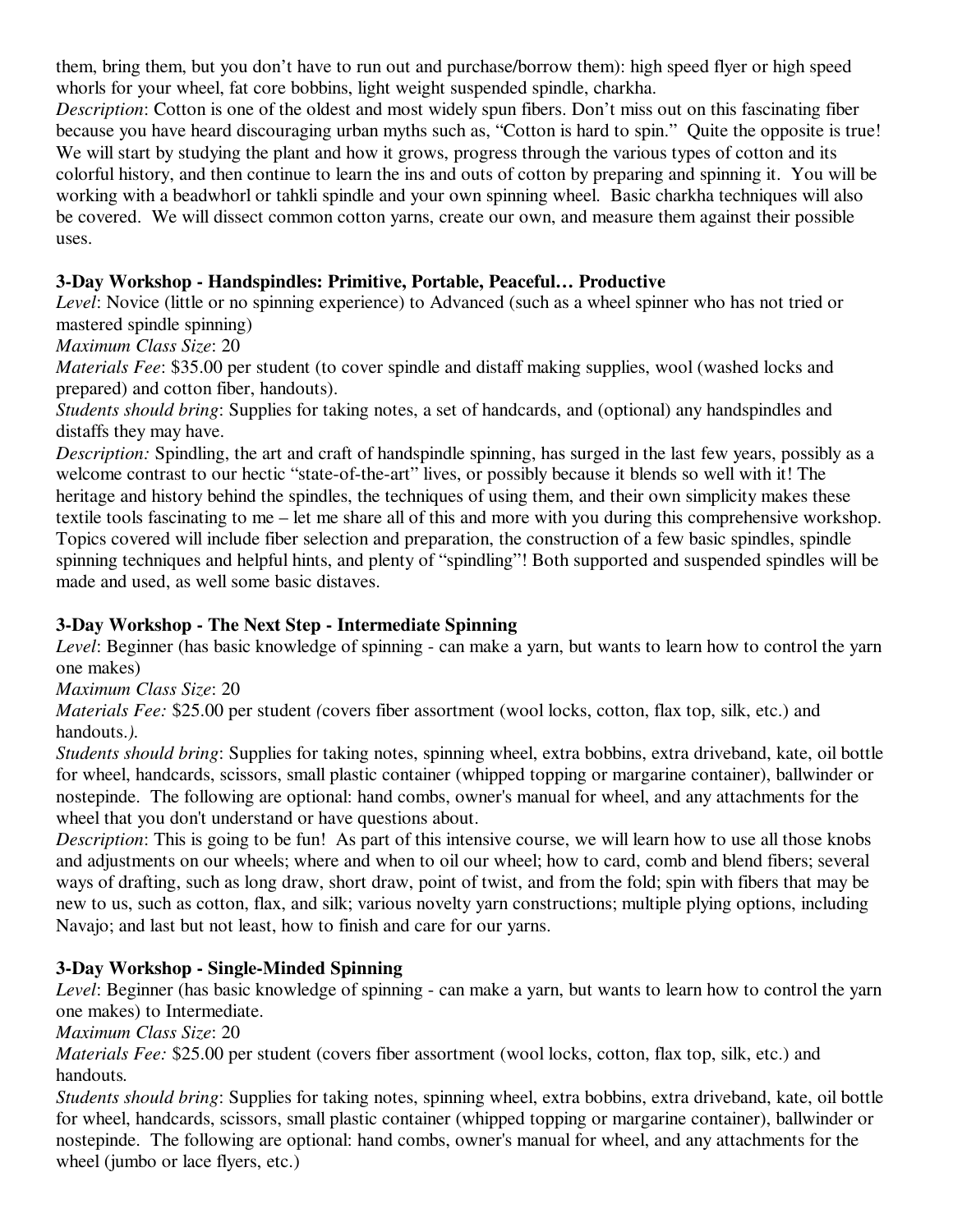*Description*: Take a close look at what you are wearing right now - 9 times out of 10 something you have on will be made, in part or whole, out of singles yarn. Eureka! Yarn does not always have to be plied - not for crocheting, knitting, or even weaving! For some projects, this can nearly halve your spinning time. But it does have to be thoughtfully prepared and spun to do its job well. Let's study the many applications of singles - from fiber choices to fiber preparation; spinning techniques to end use. Study how to control twist to maximize strength and pave the way for ease of use in the fabric creation stage.

#### **3-Day Workshop - Fiber Prep 101**

*Level:* Novice (no fiber preparation knowledge) to Intermediate (has some basic fiber preparation knowledge that they would like to build upon).

#### *Maximum Class Size:* 20

*Materials Fee:* \$40.00 (to cover washed fleece, plastic baggies, cotton, sandpaper, handouts). *Students Should Bring:* Note-taking supplies; a favorite hair conditioner; wheel or spindle for sampling; empty spray bottle or mister; scissors; flick carder and piece of canvas/leather, handcards (any psi, any size), wool combs - if you don't own any of these, see if you can borrow them from a friend or guild. Optional: Drumcarder, picker.

*Description:* We're going to flick our locks, buff our cards, blend our fibers, spritz our beards, and make little nests. Good fiber preparation not only lays a foundation for your handspun yarn, but can also enhance its personality. A good working knowledge of fiber preparation is even useful when shopping for mill-prepared fibers. Fiber prep can be so rewarding and enjoyable when you know how to use the tools well. We will cover tools such as flickers, handcards, combs and drumcarders. We will work primarily with wool, but will also touch on cotton and blending exotic fibers with wool.

### **General Biography**

Andrea Mielke Schroer hails from Central Wisconsin, where she lives with her husband and two toddlers. Coowner of Mielke's Fiber Arts, LLC with her sister, Amy, she has almost 15 years of experience in teaching fiber arts across the nation.

#### **Taught at the following festivals and conferences:**

Country Spin Day – 1998, 1999 Wisconsin Spin In – 2012, 2006, 2005, 2004, 2003, 2002, 2001 Wisconsin Sheep and Wool Festival – 2009, 2008, 2007, 2006, 2005, 2004, 2003 "fiber thing" in Shawano, WI – 2004, 2003, 2002, 2000 Michigan Fiber Festival – 2008, 2007, 2006, 2005, 2004, 2003, 2002 Stephenson County Fibre Art Fair in Cedarville, IL – 2007, 2006, 2005, 2004, 2003, 2002 Shepherd's Harvest in Lake Elmo, MN – 2009, 2007, 2006, 2005, 2004, 2002 East Central Sheep And Wool Festival in Mora, MN – 2003, 2002 New York State Sheep and Wool Festival - 2004 Spin Off Autumn Retreat (SOAR) – 2011, 2007, 2006, 2004, 2003 Mid Atlantic Fiber Association Conference – 2011, 2007, 2005 Midwest Folk and Fiberart Fair – 2007 Janesville Area Knitting Guild Knit-In – 2012

#### **Demonstrations performed for:**

Leigh Yawkey Woodson Art Museum, 2006 Pestigo Historical Day, Buckskinner Rendezvous, 2005 Vesper, WI Library, Summer Reading Program – 2005 Arpin, WI Library, Summer Reading Program – 2005 Portage County Cultural Fest, Stevens Point, WI – 2007, 2005, 2004 Point Basse, Nekoosa, WI – 2012, 2011, 2010, 2009, 2008, 2007, 2006, 2005, 2004, 2003, 2002, 2001, 2000